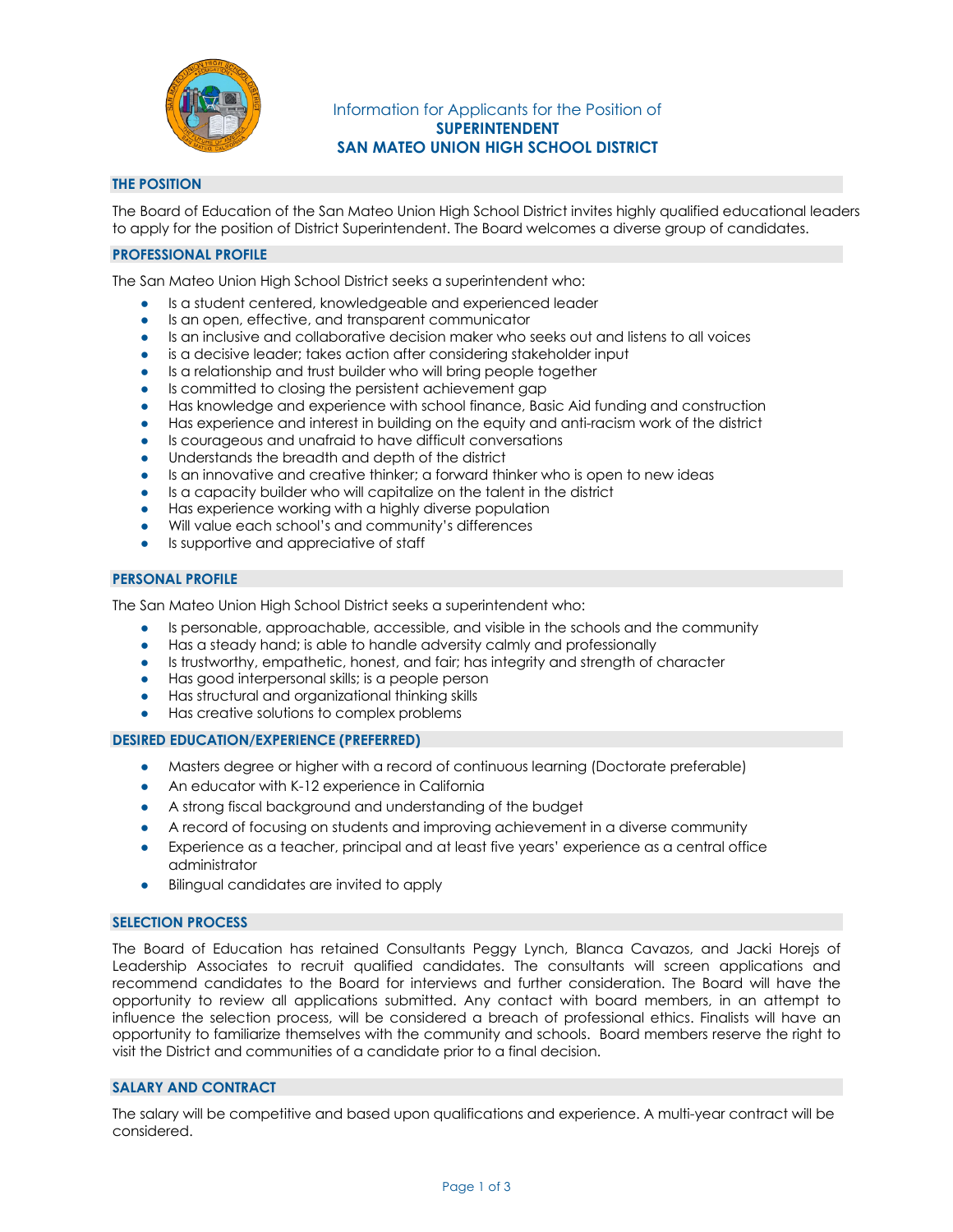### **APPLICATION REQUIREMENTS**

To be considered, the candidate must provide:

- A fully completed application form
- A letter of application
- A resume
- Three professional references
- Verification of degrees and credentials (finalists only)

*All materials will be acknowledged and treated confidentially*

## **THE DISTRICT AND COMMUNITY**

### **Our Community**

The San Mateo Union High School District (SMUHSD) serves the communities of San Mateo, Burlingame, Foster City, Hillsborough, Millbrae, and San Bruno in the heart of the Bay Area's Peninsula. The SMUHSD, since its inception in 1902, has helped 132,000 teens walk the momentous stage of graduation, leaving these young people prepared for college and career. Through six comprehensive high schools, a special Middle College program in conjunction with the College of San Mateo, an alternative high school where students voluntarily recover credits, and a robust Adult School Program, the SMUHSD serves approximately 9,000 students and the SMUHSD grows in enrollment every year.

In addition, SMUHSD is the authorizing District for Design Tech High School. All our programs and schools are characterized by excellence and a commitment to providing the finest education possible for the students they serve.

## **Our Students**

Our students come from all walks of life, backgrounds, and abilities, and the SMUHSD ensures all receive the best possible education. We do this by treating the whole student – from emotional wellness to academic achievement – and ensuring that each student has the options, classes, guidance, and overall support needed to have a fulfilling four-year high school experience. We achieve the highest standard of education and care for our students through employing high caliber teachers who are passionate about education, administrative team members who are true leaders, and a highly professional "behind the scenes" support team staff that ensures the smooth operation of all of our schools.

Our accomplished record of ensuring an excellent education for our community's teens is in no small part due to our extended District family of dedicated parents who care deeply for all of our students, city agencies and nonprofits who are invested in making sure our community's teens receive a top-notch education, and business partners who are committed to ensuring our students have the resources they need to afford college.

### **Mission Statement**

The mission of the San Mateo Union High School District is to challenge and motivate each student to achieve full potential as a responsible member of our diverse community, in a safe learning environment that promotes intellectual growth, health, creativity, and respect for self and others.

### **Our Beliefs**

**Vision:** All students will learn in a safe, inclusive, and equitable environment that validates, respects, and honors their unique backgrounds, interests, and identities.

**Mission:** We will continually identify, disrupt, and eliminate institutional biases and barriers to ensure that all students have the skills and knowledge to thrive physically, emotionally, and academically.

### **Community**

San Mateo County was formed in April 1856 out of the southern portion of what was then San Francisco County with a population of fewer than 5,000 people and little in the way of commerce. Today, more than 758,000 people call San Mateo County home, and it stretches the boundary of Silicon Valley northward. Within its 455 square miles bordered by the Pacific Ocean and quaint coastal towns to the west, the bay to the east, and the vibrant and cosmopolitan city of San Francisco to the north the County offers something for everyone.

Learn more about SMUHSD: https://www.smuhsd.org/